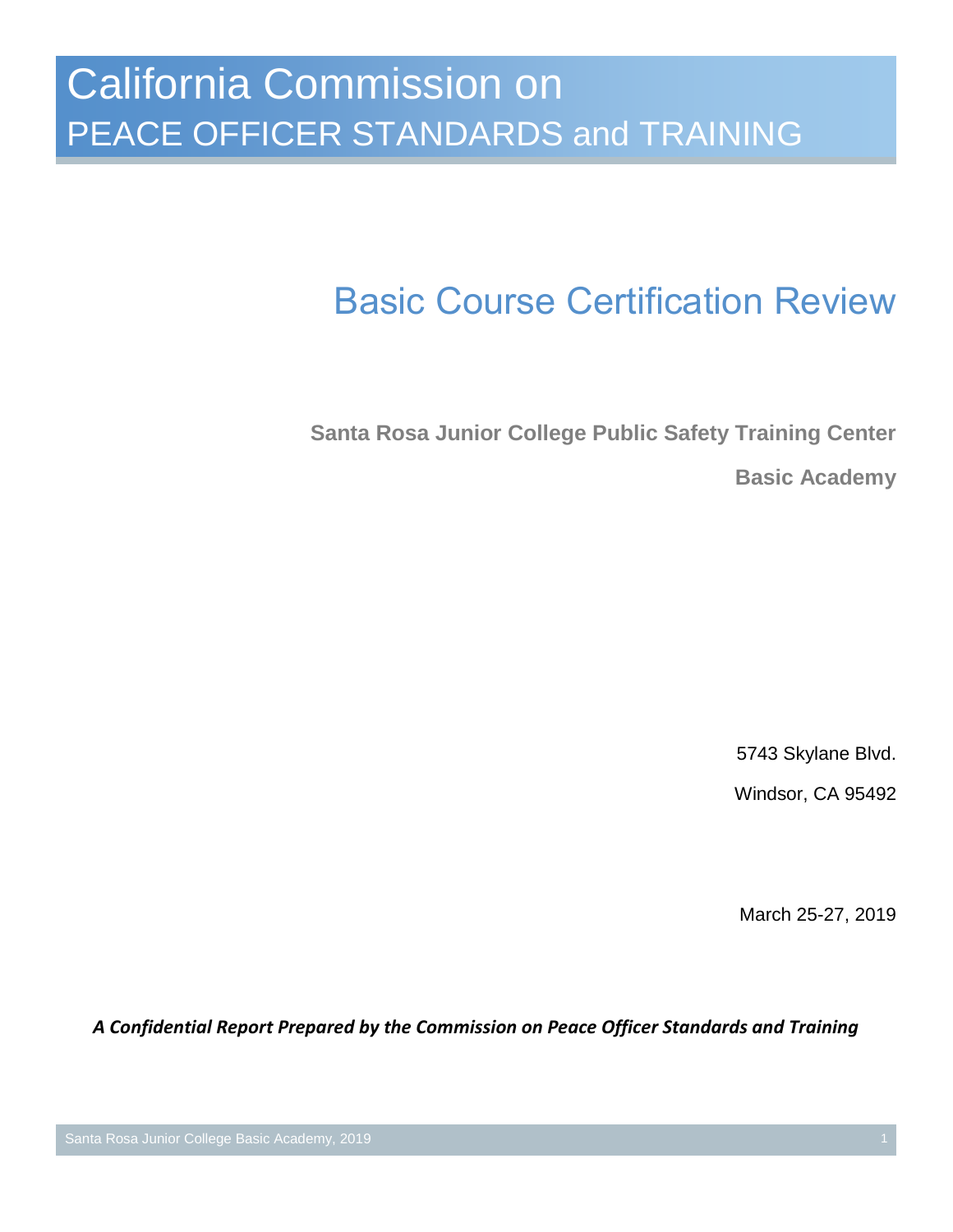### **Contents**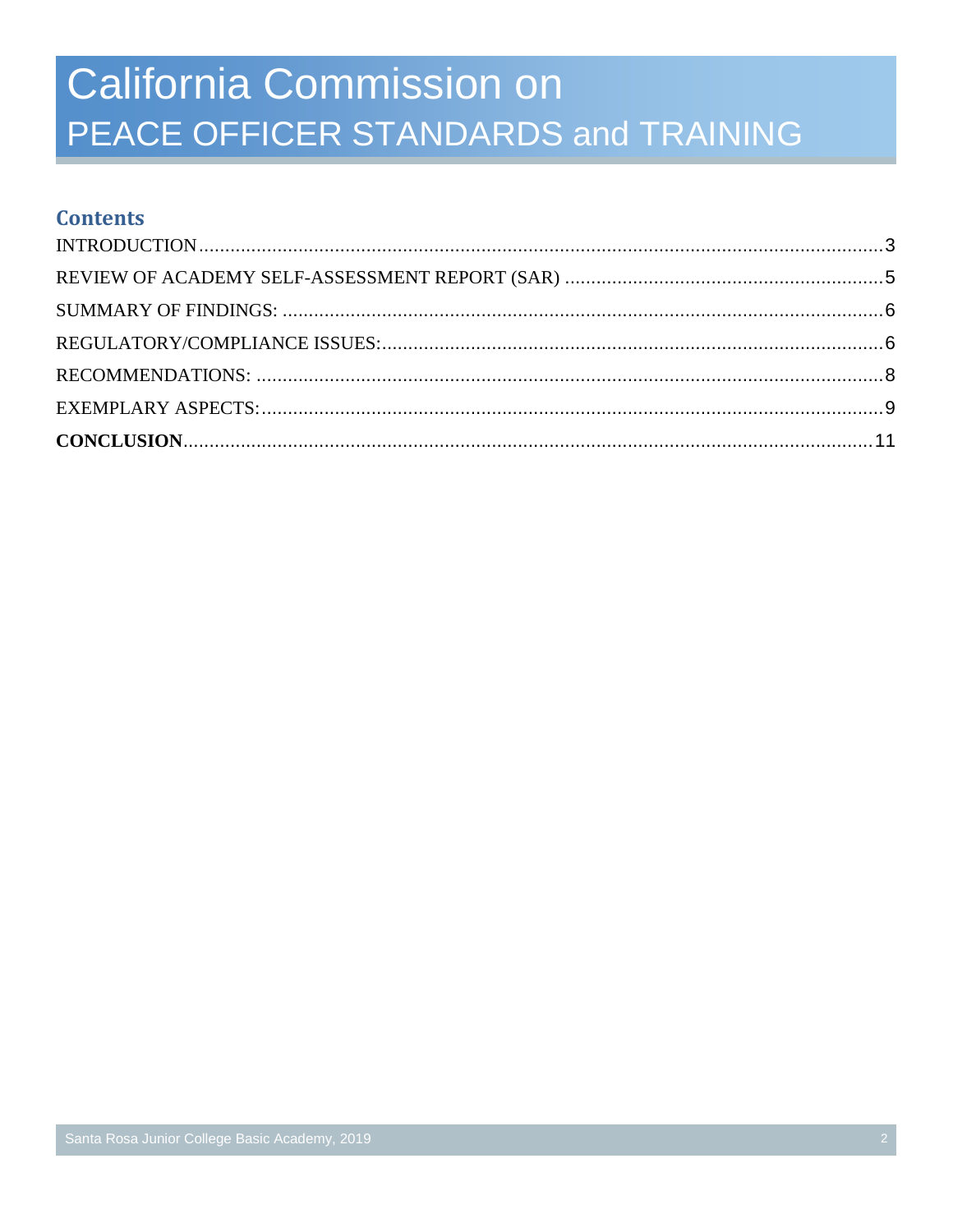## <span id="page-2-0"></span>INTRODUCTION

The Peace Officer Standards and Training Basic Course Certification Review (BCCR) is an in-depth review of academies that present the POST certified Regular Basic Course. The BCCR ensures quality, integrity, and safety of entry-level peace officer training in California. POST ensures all certified Regular Basic Courses comply with Penal and Government Codes related to POST, California Code of Regulations (Title 11, Division 2) and POST Training Procedures.

The BCCR consists of the following major areas of review:

#### **Course Certification Review**

The Course Certification Review is an administrative review of the following areas:

- o Course Administrative Information
- o Course Instructors and Qualifications
- o Course Outline to ensure all mandated areas of instruction are being taught in accordance with the Training and Testing Specifications
- o Hourly Distribution Schedule
- o Safety Policies
- o Budget
- o Test Security Agreements

#### **Certification Review Team**

POST assembles a Certification Review Team (CRT) for conducting the on-site inspection. The CRT is comprised of the POST BCCR Manager, along with other POST staff and, if available, a visiting Director from another basic academy. The CRT inspections include, but not limited to:

- $\circ$  Interviews with various staff
- $\circ$  Course quality and delivery
- o Verification of items related to program management
- o Review of documentation to include student files, lesson plans and test security/compliance
- o Adherence to the curriculum identified in the Training and Testing Specifications
- o Establishment of safety policies
- o Staffing levels
- $\circ$  Inspection of facilities and equipment to determine the Academy's ability and capacity to present the Basic Course.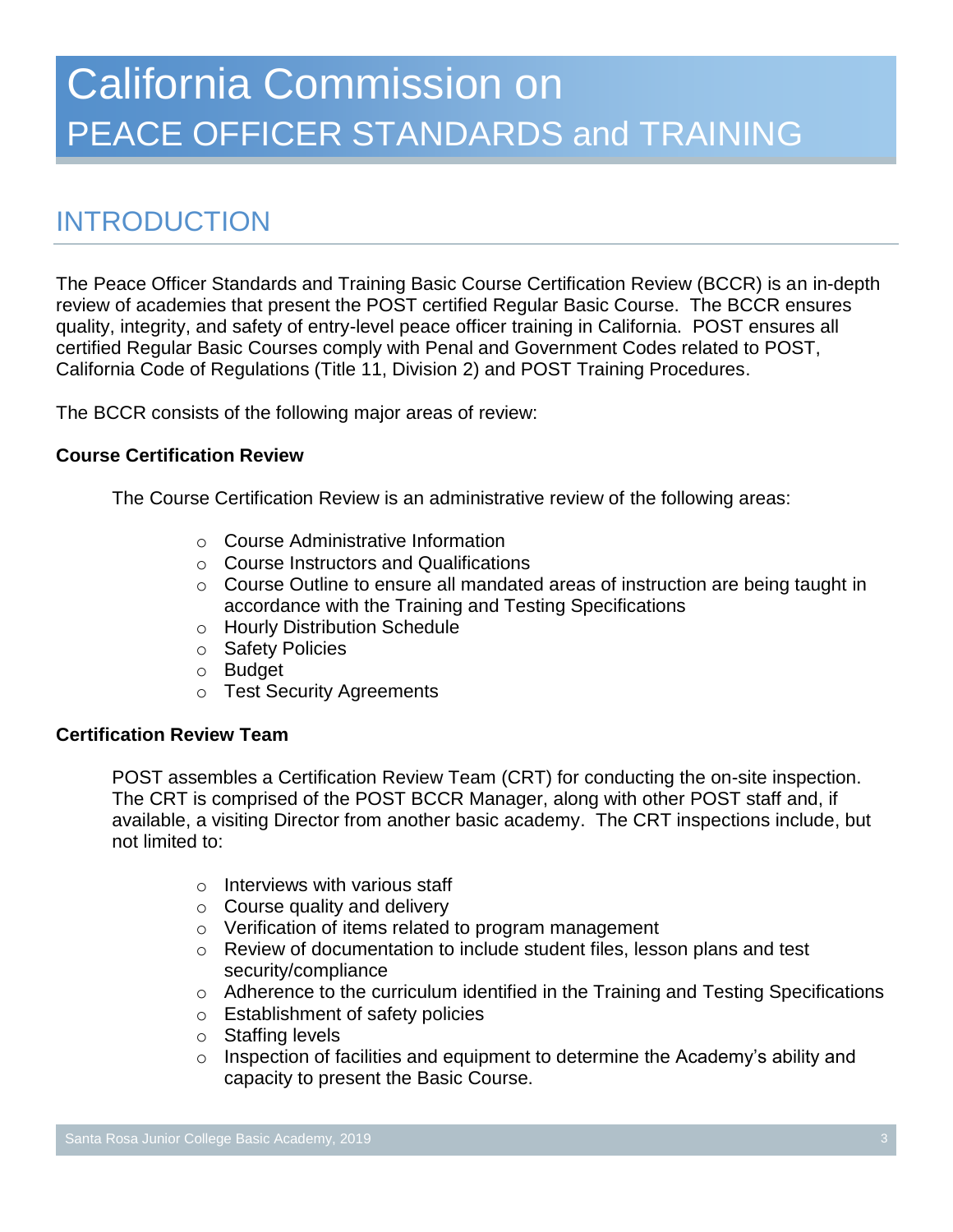A Certification Review Team (CRT) comprising the following members conducted the on-site Academy BCCR:

#### **Team Members**

Steve Harding, Law Enforcement Consultant, POST Brian Odin, Associate Governmental Program Analyst, POST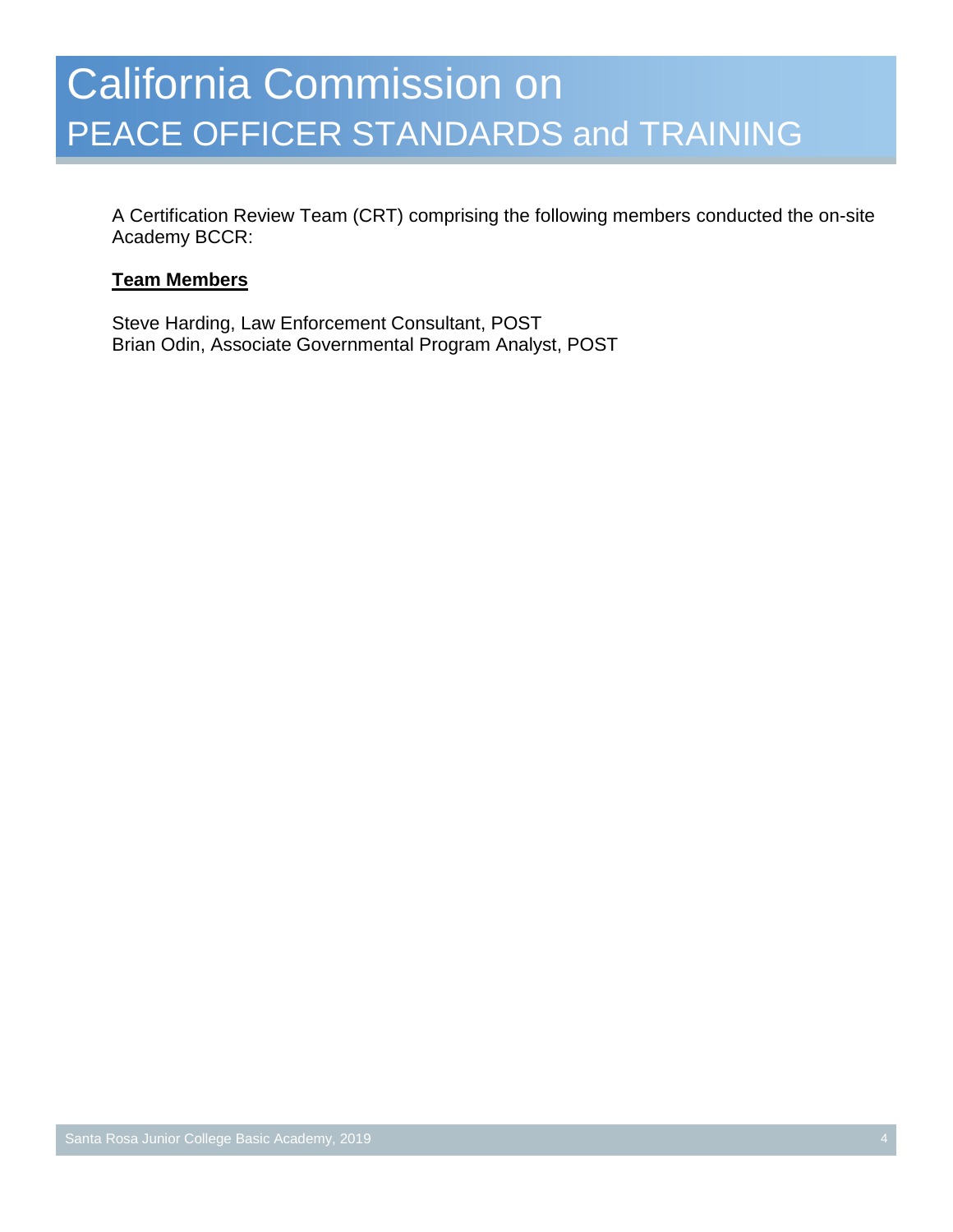## <span id="page-4-0"></span>REVIEW OF ACADEMY SELF-ASSESSMENT REPORT (SAR)

The Academy generated a Self-Assessment Report (SAR). The CRT conducted a review of the SAR prior to and during the on-site review. The SAR provided an organizational background that was valuable to the CRT members while reviewing various aspects of the Academy. The academy's response to items identified in the report was used both before and during the on-site visit.

The CRT's findings on this matter are documented in this report's Summary of Findings.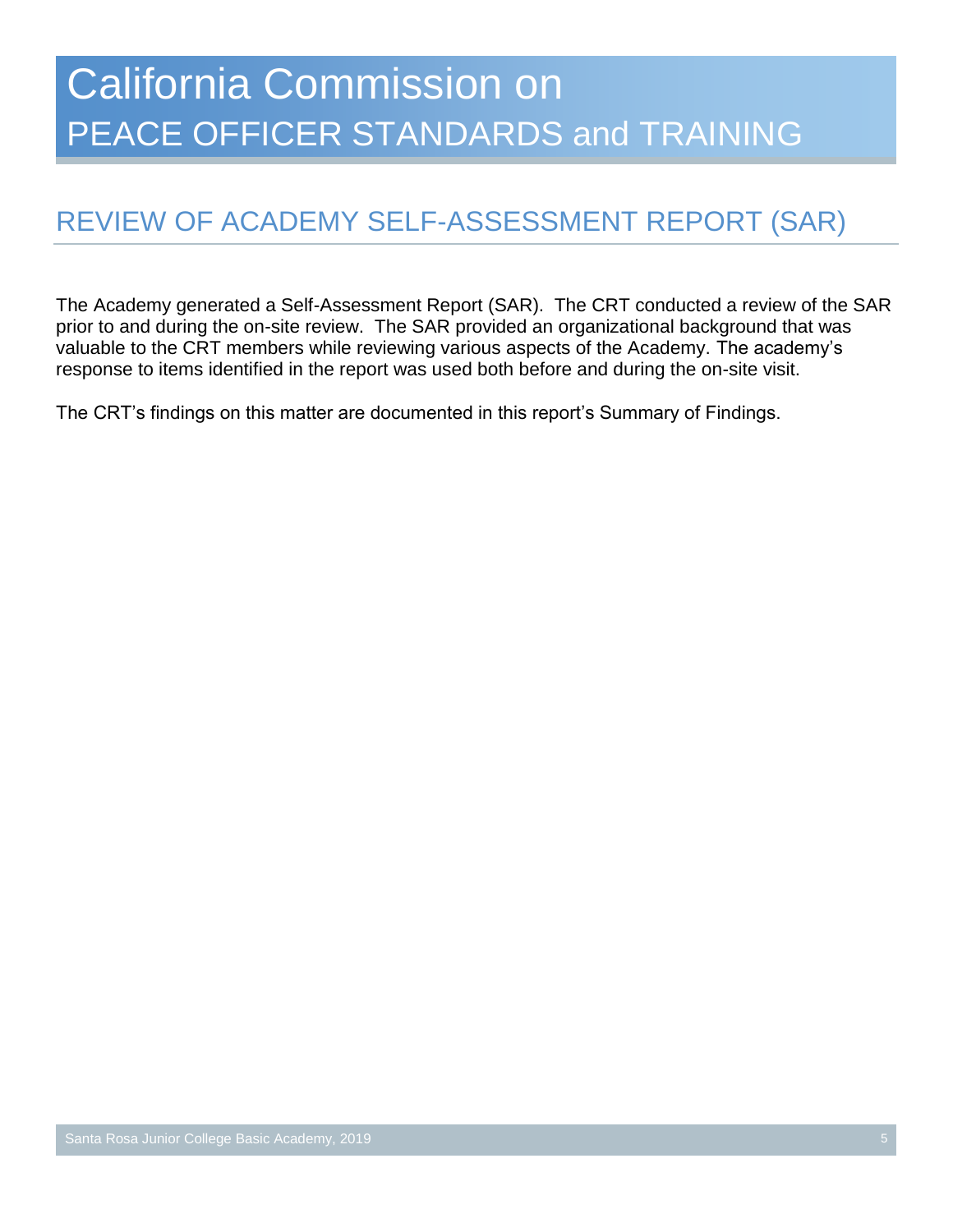## <span id="page-5-0"></span>SUMMARY OF FINDINGS:

The Summary of Findings compiles findings in the Course Certification Review and the Certification Review Team into the following three areas.

- 1) **Regulatory/Compliance Issues:** These issues are in violation of either Penal Codes, Government Codes, California Code of Regulations or POST Training Procedures. These issues require immediate attention and the Director must provide POST with an action plan within 30 days on how these issues will be remedied. If these items are not addressed, the Academy is subject to suspension or decertification.
- 2) **Recommendations:** Unlike items identified in the Compliance Issues section, the recommendations generally do not jeopardize the certification of the Basic Course; rather, the recommended items as they relate to the Academy in this review are endeavors that would improve the program.
- 3) **Exemplary Aspects:** These items identify where the Academy has gone above and beyond and where they set a high standard for academy training.

### <span id="page-5-1"></span>REGULATORY/COMPLIANCE ISSUES:

### **The Certification Review Team found the following:**

1. California Code of Regulation 1052(f)(5) (Requirements for Course Certification) states: *Each academy shall designate recruit training officers whose qualifications, based upon knowledge, experience, and training, shall include a demonstrated ability to supervise trainees attending a Regular Basic Course - Standard Format, Module I, or the Specialized Investigator's Basic Course.*

*(A) Recruit training officer responsibilities shall include:*

*1. Monitoring that instruction meets state legislative mandates and Commission regulations and procedures;*

- *2. Providing day-to-day first line supervision of trainees;*
- *3. Supporting, motivating, mentoring, evaluating, and advising trainees;*

*4. Performing Operational risk management and enforcing the student safety policy; and*

*5. Ensuring compliance with all local, state, and federal laws and administrative procedures associated with the educational and workplace environment.*

While conducting interviews with two Recruit Training Officers (RTOs) it was determined they do not comply with the above listed regulation: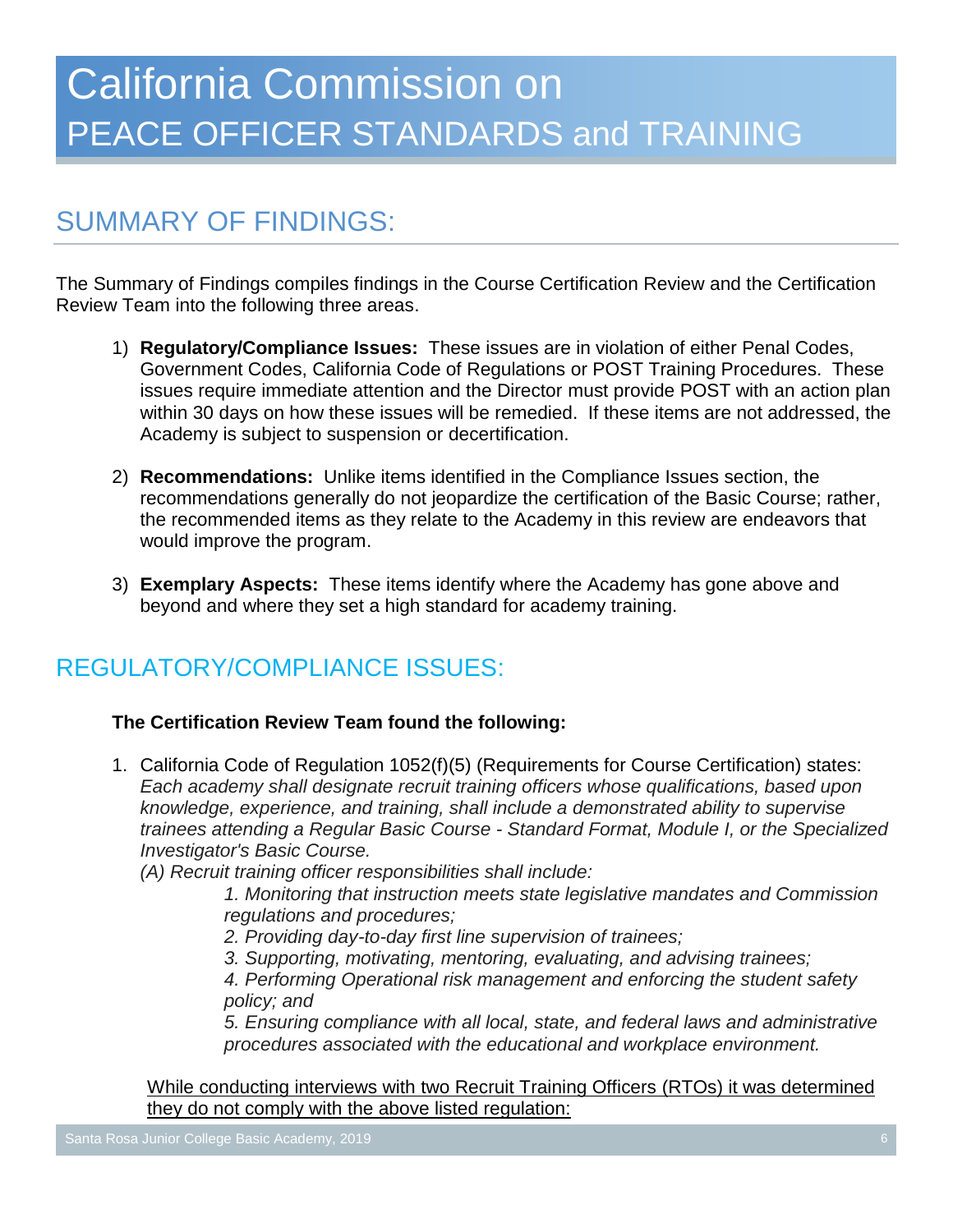- 1. They do not monitor instruction so that it meets state legislative mandates and Commission regulations and procedures. Coordinator Brown has been fulfilling these duties. It is crucial RTOs monitor instruction to ensure mandates are being met. It is also their responsibility to know what those mandates are.
- 2. The RTOs stated they do not always provide day-to-day supervision of trainees. The Self-Assessment Report that was completed as a requirement for the BCCR also states *'RTOs are on site 4-5 days a week – not always working a full day. RTOs are strategically scheduled to work when most needed. Coordinator Brown performs RTO duties when RTOs are not present.'* RTOs are also required to provide day-to-day first line supervision of trainees. Anytime students are receiving instruction, RTOs are required to be present to supervise and monitor instruction.
- 3. Instructors have been asking the RTOs not to be present during their course of instruction. POST's requirement is that RTOs have unobstructed access to the students to provide first line supervision and monitor instruction, enforce the safety policy and ensure compliance with all local, state, and federal laws and administrative procedures associated with the educational and workplace environment. The access to the students also extends to the director and coordinator.

The adherence to the above regulation mandates is of the utmost importance to ensure the requirements for course certification are maintained.

2. California Code of Regulation 1071(b)(1)(A) (Minimum Training Standards for Regular Basic Course Academy Directors, Coordinators, Recruit Training Officers, and Scenario Manager and Evaluators) states:

*(A) Part-time Recruit Training Officer* 

*(1) Completion of the POST-developed Recruit Training Officer Orientation Program training course prior to performing the duties of a recruit training officer.*

Currently Santa Rosa College Basic Academy is using three RTO's (Sean Sinnot, Gary Wilbanks, Isaias Zaragoza) who have not completed the required Recruit Training Officer Orientation Program.

3. The POST Basic Courses Test Use and Security Agreement IV.4.e states: *POSTdeveloped test material is dated. All existing copies of the secure scenario scripts, scenario grading forms, any reports generated by a student based on scenario tests, and*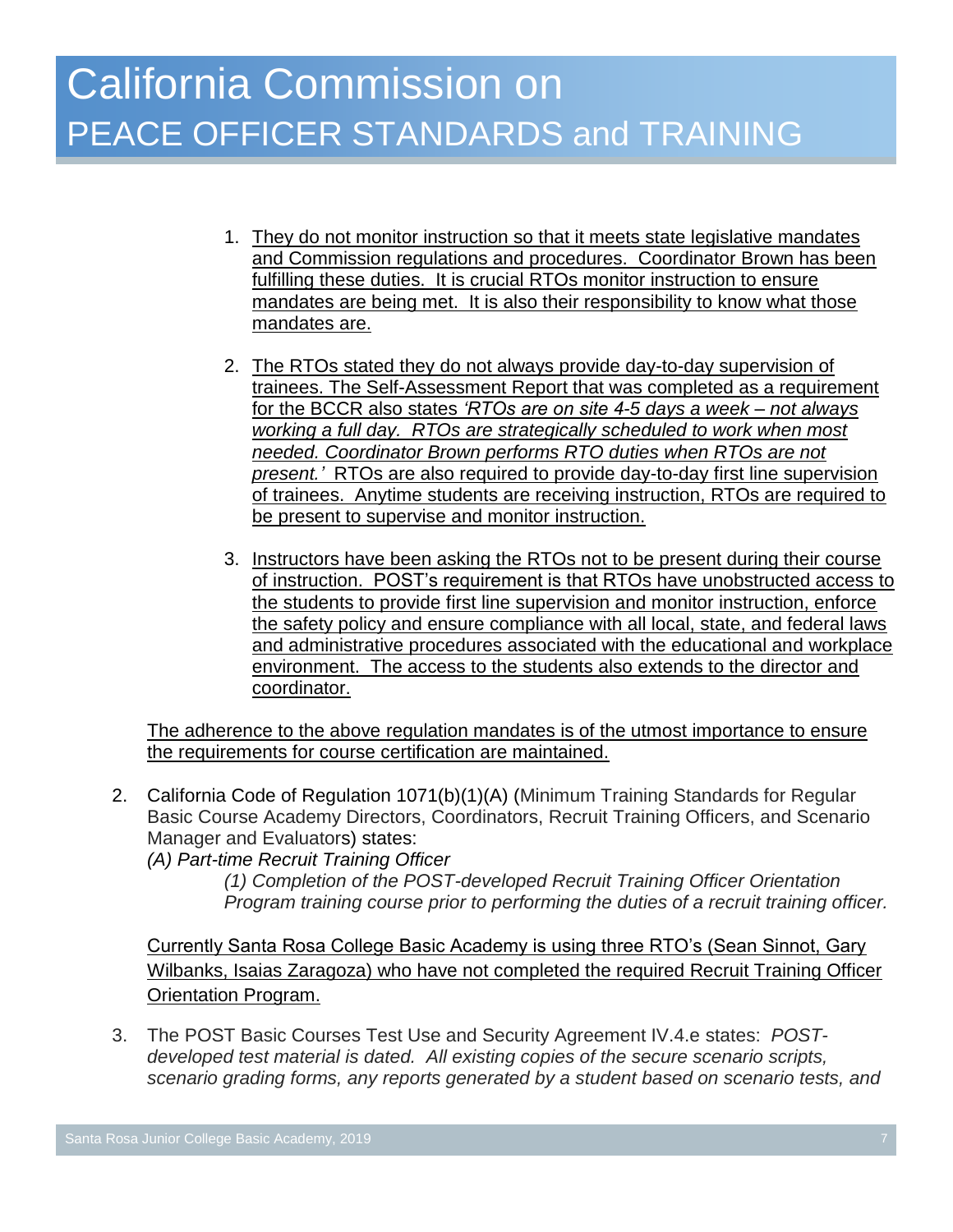*any recording made of a scenario test session located at the Examining Agency's facility shall be destroyed within 10 days of the conclusion of the class for which they are used.* 

The Santa Rosa Junior College is not destroying grading forms per the POST Basic Courses Test Use and Security Agreement.

4. POST Basic Course Scenario Manual states under Scenario Manager Responsibilities: *Only POST-developed scenario tests found on the POST website meet POST requirements for testing in the academy. Presenter-developed scenario tests do not meet POST requirements and are not approved.*

In May 2019, during a POST Scenario Committee meeting, it was determined the Scenario Manager, Dave Houts, of Santa Rosa College Basic Academy was using a Force Option Simulator to conduct the Use of Force scenario test. This is a direct violation of POST regulations as the scripts for the simulator are not approved tests.

Coordinator Brown was contacted and advised this practice was to cease immediately. He acknowledged the violation and has implemented a policy ensuring only POST scenario tests are being used.

### <span id="page-7-0"></span>RECOMMENDATIONS:

### **The Certification Review Team has made the following recommendations:**

- o The CRT conducted several interviews with students, staff and instructors during their visit. During these interviews everyone identified Lanny Brown as the Director of the academy. The POST Academy Master Roster as well as the Academy Procedures Manual also identifies Lanny Brown as the Director. When Lanny Brown and April Chapman were interviewed is was determined that April Chapman was the Academy Director and Lanny Brown was the Academy Coordinator. This confusion for POST, the academy staff and students has led to a potential misunderstanding of a delineation of chain of command and job requirements. The CRT recommends the Director, April Chapman, clearly outline the chain of command as well as titles and job responsibilities of academy staff to the students, instructors, RTOs and Coordinator. This clarification will help ensure everyone, including POST, is aware of each person's responsibilities.
- o April Chapman is also the Senior Dean for the Department of Public Safety of Santa Rosa Junior College. This job can, at times, limit her interaction with the Academy. The CRT recommends the Director make every effort to be more involved in the day to day operation of the academy.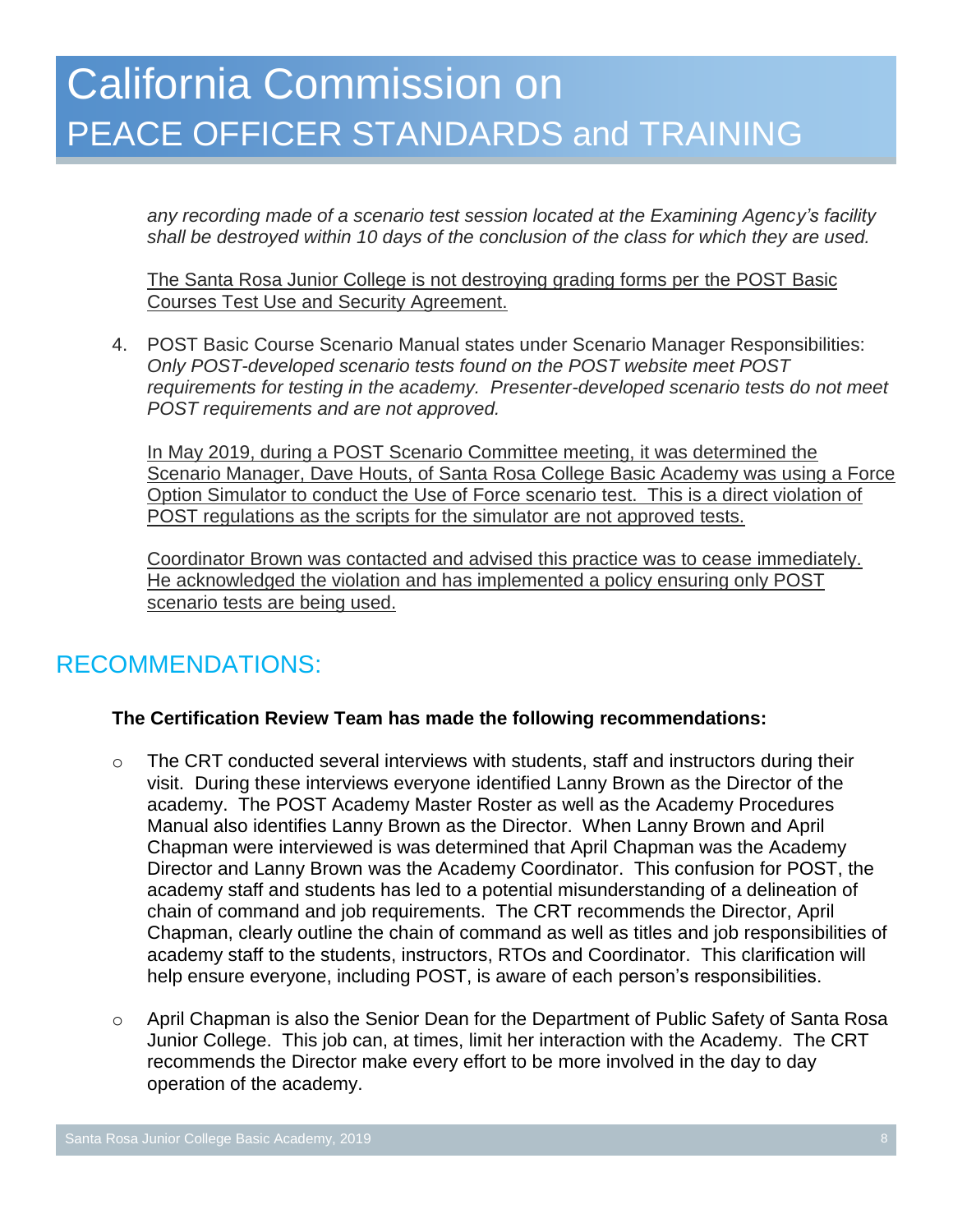- o Delineate more responsibilities to RTOs as outlined in regulation. This will help alleviate the work load of the Coordinator and ensure the RTOs are fulfilling their responsibilities as well as being more involved in the day to day operation of the academy.
- o Implement a 'midterm' instructor evaluation for Learning Domains (Firearms, Arrest and Control, Physical Training) that are taught throughout the academy.
- o Implement a more stringent policy for checking firearms during scenario training and testing. Currently there is only a verbal reminder for evaluators and role players.
- o Implementation of mat shoes for Arrest and Control. While conducting interview with the students and ACT Instructors, they both stated training in socks is frustrating and is not realistic.
- o The Santa Rosa Junior College has surveillance cameras posted throughout the facility. Two cameras point directly at the College's Scenario Village. It is undetermined if the cameras are functioning. The CRT recommends putting a policy in place to either have the cameras shut off during scenario testing or move scenario testing to where the cameras cannot record testing.
- $\circ$  The current practice of the Santa Rosa Junior College is to have students write reports based on scenario tests. These reports are written the day of testing and are conducted during the students down time between testing scenarios. The reports are written on academy laptops with access to Wi-Fi. While this is not a direct violation of the POST Test Management and Security Protocols, it does create an opportunity for a student to electronically send a report via email or download to a cloud storage. It is highly recommended the Academy discontinue the use of computers to write reports based on scenario tests.
- o The CRT recommends the current RTO's attend the POST Recruit Training Officer Course. This would benefit the RTO's and give them a better understanding of POST's expectations of the RTO role in the academy.

### <span id="page-8-0"></span>EXEMPLARY ASPECTS:

### **Certification Review Team noted the following exemplary aspects:**

- o The scenario village provides an outstanding training environment to make scenarios more realistic.
- o The Coordinator provides written evaluations to his instructors. This important feedback is vital to the success of any academy.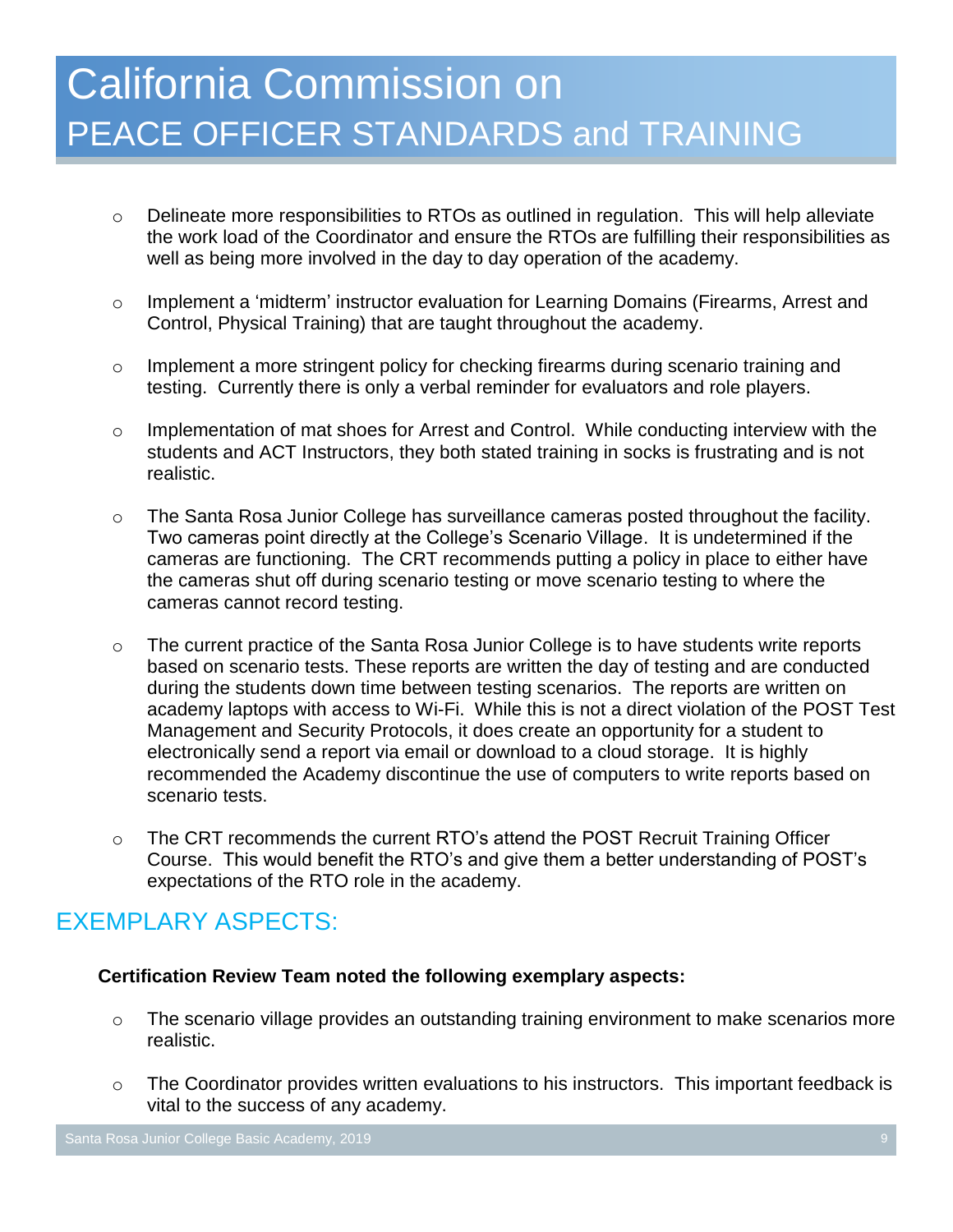- o The Academy does an outstanding job with ensuring the Safety Policy is followed and understood. There are signs posted in every facility outlining the safety rules which students are required to read aloud prior to any training.
- $\circ$  The Academy has implemented a Remedial Counseling Report that is very detailed. It outlines the test failure, remedial training, review topics, remedial testing and a verification of agency notification if needed.
- o The Academy has very detailed Lesson Plans (Instructional Delivery Plans). They are clearly outline all legislative mandates and required learning activities.
- o The Academy has implemented an abbreviated scenario matrix breakdown that is placed in the student files. This abbreviated version only identifies the final scores, therefore eliminating concerns for test security.
- $\circ$  The Academy has numerous RTOs. To keep all the RTOs abreast of day to day operations, they use a Google Calendar to make notes and observations. All of the academy staff have access and can post comments.